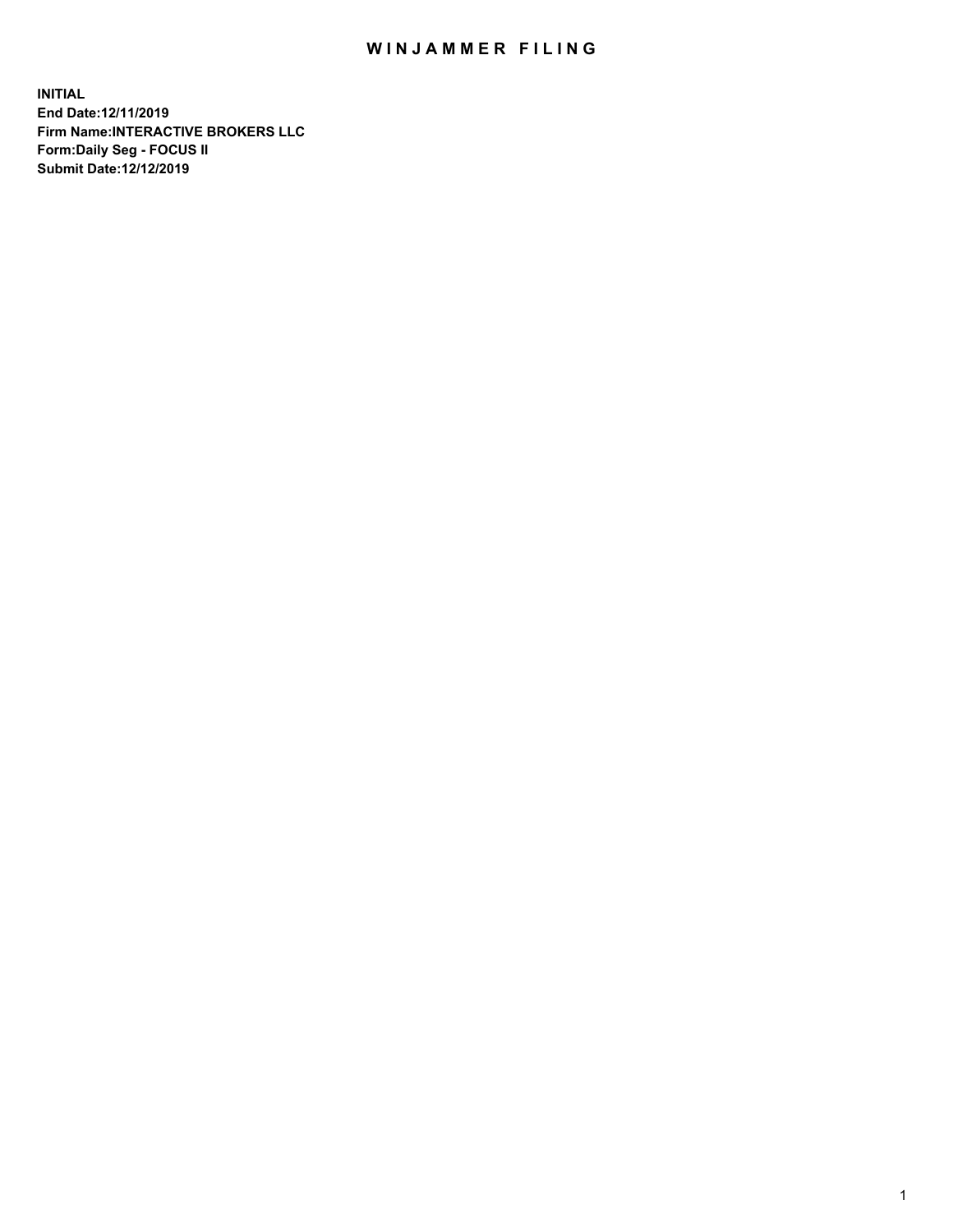**INITIAL End Date:12/11/2019 Firm Name:INTERACTIVE BROKERS LLC Form:Daily Seg - FOCUS II Submit Date:12/12/2019 Daily Segregation - Cover Page**

| Name of Company                                                                                                                                                                                                                                                                                                                | <b>INTERACTIVE BROKERS LLC</b>                                                                  |
|--------------------------------------------------------------------------------------------------------------------------------------------------------------------------------------------------------------------------------------------------------------------------------------------------------------------------------|-------------------------------------------------------------------------------------------------|
| <b>Contact Name</b>                                                                                                                                                                                                                                                                                                            | James Menicucci                                                                                 |
| <b>Contact Phone Number</b>                                                                                                                                                                                                                                                                                                    | 203-618-8085                                                                                    |
| <b>Contact Email Address</b>                                                                                                                                                                                                                                                                                                   | jmenicucci@interactivebrokers.c<br>om                                                           |
| FCM's Customer Segregated Funds Residual Interest Target (choose one):<br>a. Minimum dollar amount: ; or<br>b. Minimum percentage of customer segregated funds required:% ; or<br>c. Dollar amount range between: and; or<br>d. Percentage range of customer segregated funds required between:% and%.                         | $\overline{\mathbf{0}}$<br>$\overline{\mathbf{0}}$<br>155,000,000 245,000,000<br>0 <sub>0</sub> |
| FCM's Customer Secured Amount Funds Residual Interest Target (choose one):<br>a. Minimum dollar amount: ; or<br>b. Minimum percentage of customer secured funds required:%; or<br>c. Dollar amount range between: and; or<br>d. Percentage range of customer secured funds required between:% and%.                            | $\overline{\mathbf{0}}$<br>$\overline{\mathbf{0}}$<br>80,000,000 120,000,000<br>0 <sub>0</sub>  |
| FCM's Cleared Swaps Customer Collateral Residual Interest Target (choose one):<br>a. Minimum dollar amount: ; or<br>b. Minimum percentage of cleared swaps customer collateral required:% ; or<br>c. Dollar amount range between: and; or<br>d. Percentage range of cleared swaps customer collateral required between:% and%. | $\overline{\mathbf{0}}$<br>$\underline{\mathbf{0}}$<br>0 <sub>0</sub><br>0 <sub>0</sub>         |

Attach supporting documents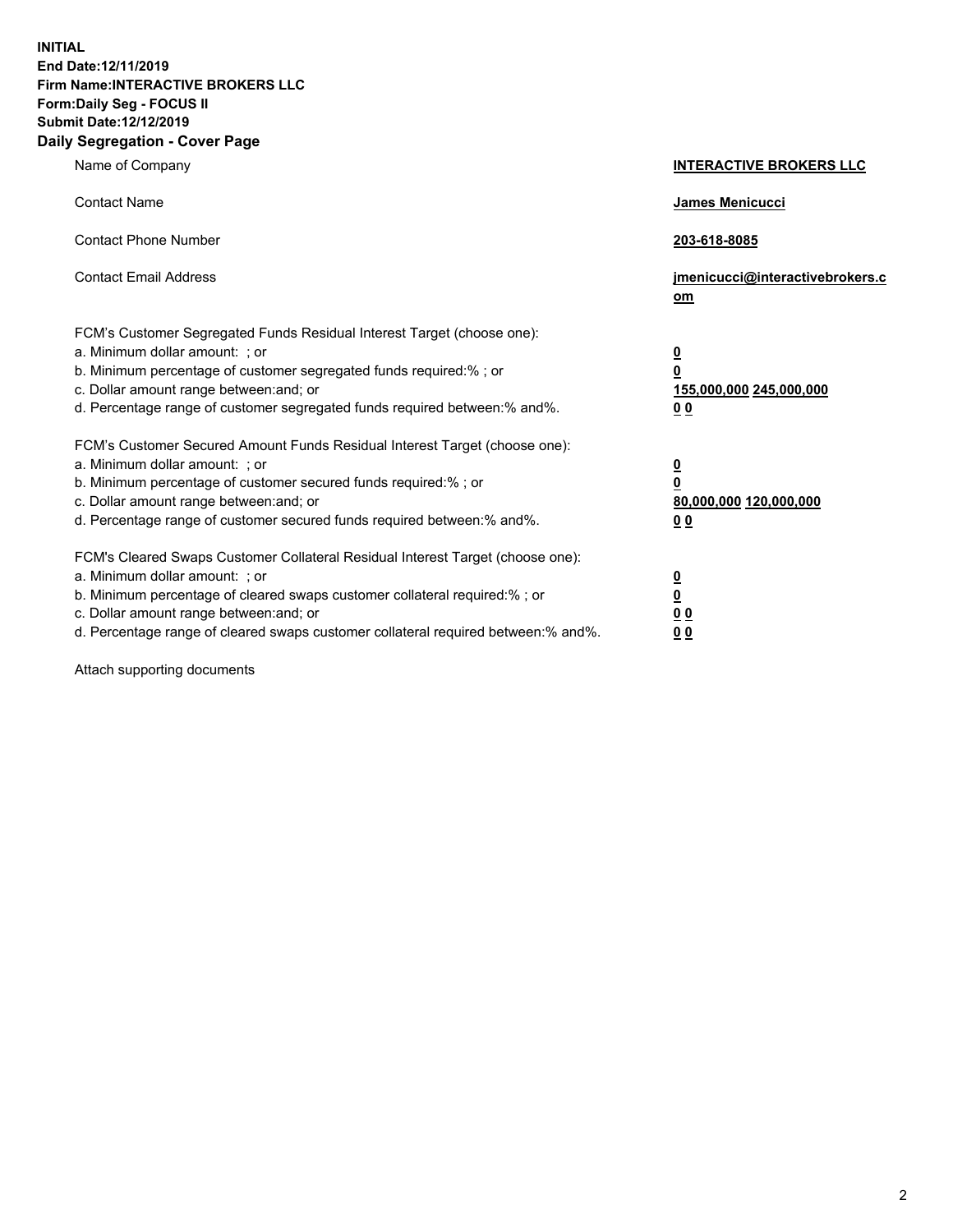## **INITIAL End Date:12/11/2019 Firm Name:INTERACTIVE BROKERS LLC Form:Daily Seg - FOCUS II Submit Date:12/12/2019 Daily Segregation - Secured Amounts**

|     | Daily Segregation - Secured Amounts                                                                                       |                                                |
|-----|---------------------------------------------------------------------------------------------------------------------------|------------------------------------------------|
|     | Foreign Futures and Foreign Options Secured Amounts                                                                       |                                                |
|     | Amount required to be set aside pursuant to law, rule or regulation of a foreign                                          | $0$ [7305]                                     |
|     | government or a rule of a self-regulatory organization authorized thereunder                                              |                                                |
| 1.  | Net ledger balance - Foreign Futures and Foreign Option Trading - All Customers                                           |                                                |
|     | A. Cash                                                                                                                   | 505,815,590 [7315]                             |
|     | B. Securities (at market)                                                                                                 | $0$ [7317]                                     |
| 2.  | Net unrealized profit (loss) in open futures contracts traded on a foreign board of trade                                 | 1,835,886 [7325]                               |
| 3.  | Exchange traded options                                                                                                   |                                                |
|     | a. Market value of open option contracts purchased on a foreign board of trade                                            | 176,856 [7335]                                 |
|     | b. Market value of open contracts granted (sold) on a foreign board of trade                                              | -250,471 [7337]                                |
| 4.  | Net equity (deficit) (add lines 1.2. and 3.)                                                                              | 507,577,861 [7345]                             |
| 5.  | Account liquidating to a deficit and account with a debit balances - gross amount                                         | <b>57,243</b> [7351]                           |
|     | Less: amount offset by customer owned securities                                                                          | 0 [7352] 57,243 [7354]                         |
| 6.  | Amount required to be set aside as the secured amount - Net Liquidating Equity                                            | 507,635,104 [7355]                             |
| 7.  | Method (add lines 4 and 5)<br>Greater of amount required to be set aside pursuant to foreign jurisdiction (above) or line |                                                |
|     | 6.                                                                                                                        | 507,635,104 [7360]                             |
|     | FUNDS DEPOSITED IN SEPARATE REGULATION 30.7 ACCOUNTS                                                                      |                                                |
| 1.  | Cash in banks                                                                                                             |                                                |
|     | A. Banks located in the United States                                                                                     | 47,008,894 [7500]                              |
|     | B. Other banks qualified under Regulation 30.7                                                                            | 0 [7520] 47,008,894 [7530]                     |
| 2.  | Securities                                                                                                                |                                                |
|     | A. In safekeeping with banks located in the United States                                                                 | 493,400,812 [7540]                             |
|     | B. In safekeeping with other banks qualified under Regulation 30.7                                                        | 0 [7560] 493,400,812 [7570]                    |
| 3.  | Equities with registered futures commission merchants                                                                     |                                                |
|     | A. Cash                                                                                                                   | $0$ [7580]                                     |
|     | <b>B.</b> Securities                                                                                                      | $0$ [7590]                                     |
|     | C. Unrealized gain (loss) on open futures contracts                                                                       | $0$ [7600]                                     |
|     | D. Value of long option contracts                                                                                         | $0$ [7610]                                     |
|     | E. Value of short option contracts                                                                                        | 0 [7615] 0 [7620]                              |
| 4.  | Amounts held by clearing organizations of foreign boards of trade                                                         |                                                |
|     | A. Cash                                                                                                                   | $0$ [7640]                                     |
|     | <b>B.</b> Securities                                                                                                      | $0$ [7650]                                     |
|     | C. Amount due to (from) clearing organization - daily variation                                                           | $0$ [7660]                                     |
|     | D. Value of long option contracts                                                                                         | $0$ [7670]                                     |
|     | E. Value of short option contracts                                                                                        | 0 [7675] 0 [7680]                              |
| 5.  | Amounts held by members of foreign boards of trade                                                                        |                                                |
|     | A. Cash                                                                                                                   | 89,388,592 [7700]                              |
|     | <b>B.</b> Securities                                                                                                      | $0$ [7710]                                     |
|     | C. Unrealized gain (loss) on open futures contracts                                                                       | -597,179 [7720]                                |
|     | D. Value of long option contracts                                                                                         | 176,856 [7730]                                 |
|     | E. Value of short option contracts                                                                                        | <mark>-250,471</mark> [7735] 88,717,798 [7740] |
| 6.  | Amounts with other depositories designated by a foreign board of trade                                                    | $0$ [7760]                                     |
| 7.  | Segregated funds on hand                                                                                                  | $0$ [7765]                                     |
| 8.  | Total funds in separate section 30.7 accounts                                                                             | 629,127,504 [7770]                             |
| 9.  | Excess (deficiency) Set Aside for Secured Amount (subtract line 7 Secured Statement<br>Page 1 from Line 8)                | 121,492,400 [7380]                             |
| 10. | Management Target Amount for Excess funds in separate section 30.7 accounts                                               | 80,000,000 [7780]                              |
| 11. | Excess (deficiency) funds in separate 30.7 accounts over (under) Management Target                                        | 41,492,400 [7785]                              |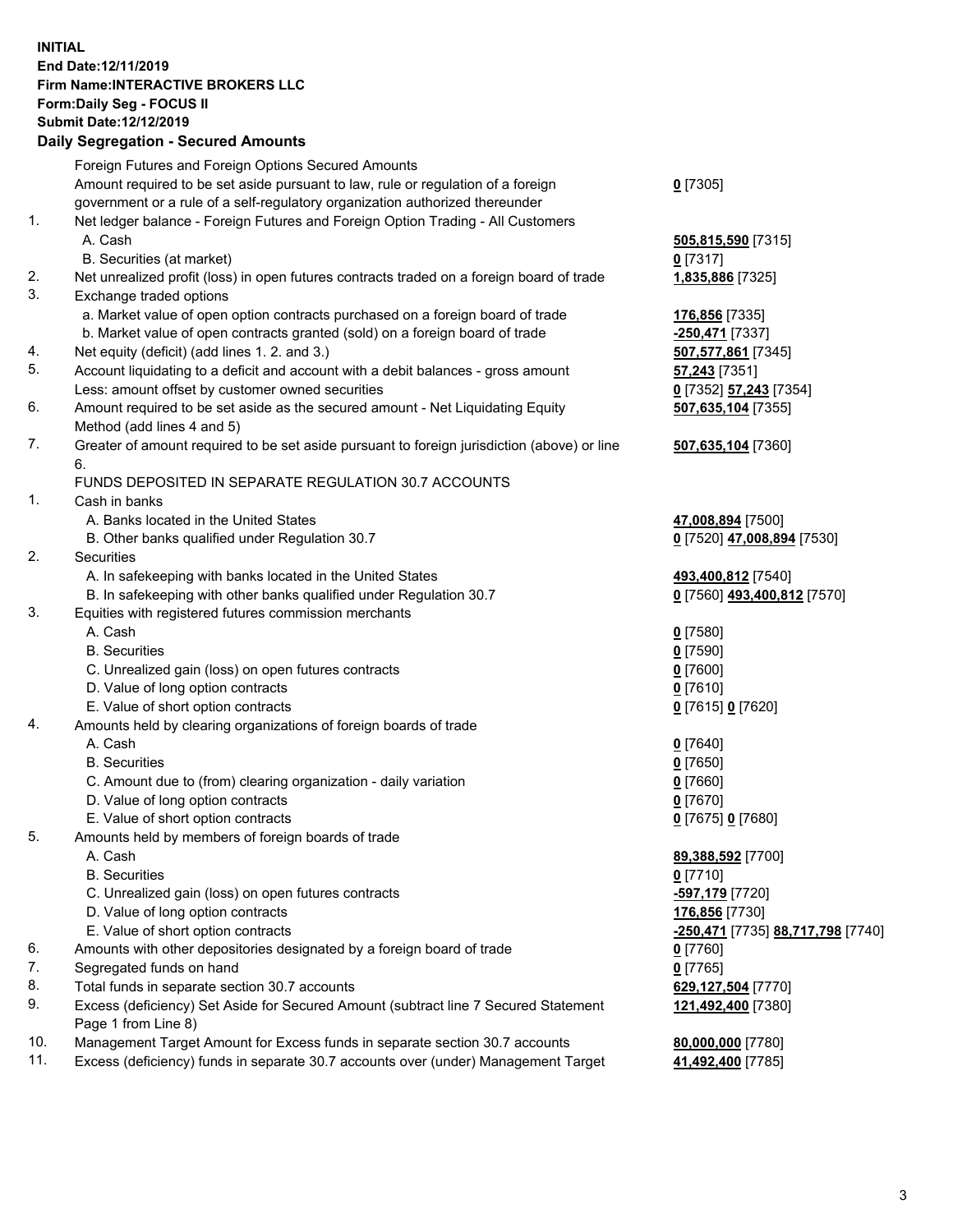**INITIAL End Date:12/11/2019 Firm Name:INTERACTIVE BROKERS LLC Form:Daily Seg - FOCUS II Submit Date:12/12/2019 Daily Segregation - Segregation Statement** SEGREGATION REQUIREMENTS(Section 4d(2) of the CEAct) 1. Net ledger balance A. Cash **4,100,415,165** [7010] B. Securities (at market) **0** [7020] 2. Net unrealized profit (loss) in open futures contracts traded on a contract market **-51,589,781** [7030] 3. Exchange traded options A. Add market value of open option contracts purchased on a contract market **164,184,183** [7032] B. Deduct market value of open option contracts granted (sold) on a contract market **-209,538,726** [7033] 4. Net equity (deficit) (add lines 1, 2 and 3) **4,003,470,841** [7040] 5. Accounts liquidating to a deficit and accounts with debit balances - gross amount **955,477** [7045] Less: amount offset by customer securities **0** [7047] **955,477** [7050] 6. Amount required to be segregated (add lines 4 and 5) **4,004,426,318** [7060] FUNDS IN SEGREGATED ACCOUNTS 7. Deposited in segregated funds bank accounts A. Cash **962,519,820** [7070] B. Securities representing investments of customers' funds (at market) **1,962,556,420** [7080] C. Securities held for particular customers or option customers in lieu of cash (at market) **0** [7090] 8. Margins on deposit with derivatives clearing organizations of contract markets A. Cash **3,140,238** [7100] B. Securities representing investments of customers' funds (at market) **1,338,769,678** [7110] C. Securities held for particular customers or option customers in lieu of cash (at market) **0** [7120] 9. Net settlement from (to) derivatives clearing organizations of contract markets **3,095,805** [7130] 10. Exchange traded options A. Value of open long option contracts **164,122,821** [7132] B. Value of open short option contracts **-209,504,402** [7133] 11. Net equities with other FCMs A. Net liquidating equity **0** [7140] B. Securities representing investments of customers' funds (at market) **0** [7160] C. Securities held for particular customers or option customers in lieu of cash (at market) **0** [7170] 12. Segregated funds on hand **0** [7150] 13. Total amount in segregation (add lines 7 through 12) **4,224,700,380** [7180] 14. Excess (deficiency) funds in segregation (subtract line 6 from line 13) **220,274,062** [7190] 15. Management Target Amount for Excess funds in segregation **155,000,000** [7194] **65,274,062** [7198]

16. Excess (deficiency) funds in segregation over (under) Management Target Amount Excess